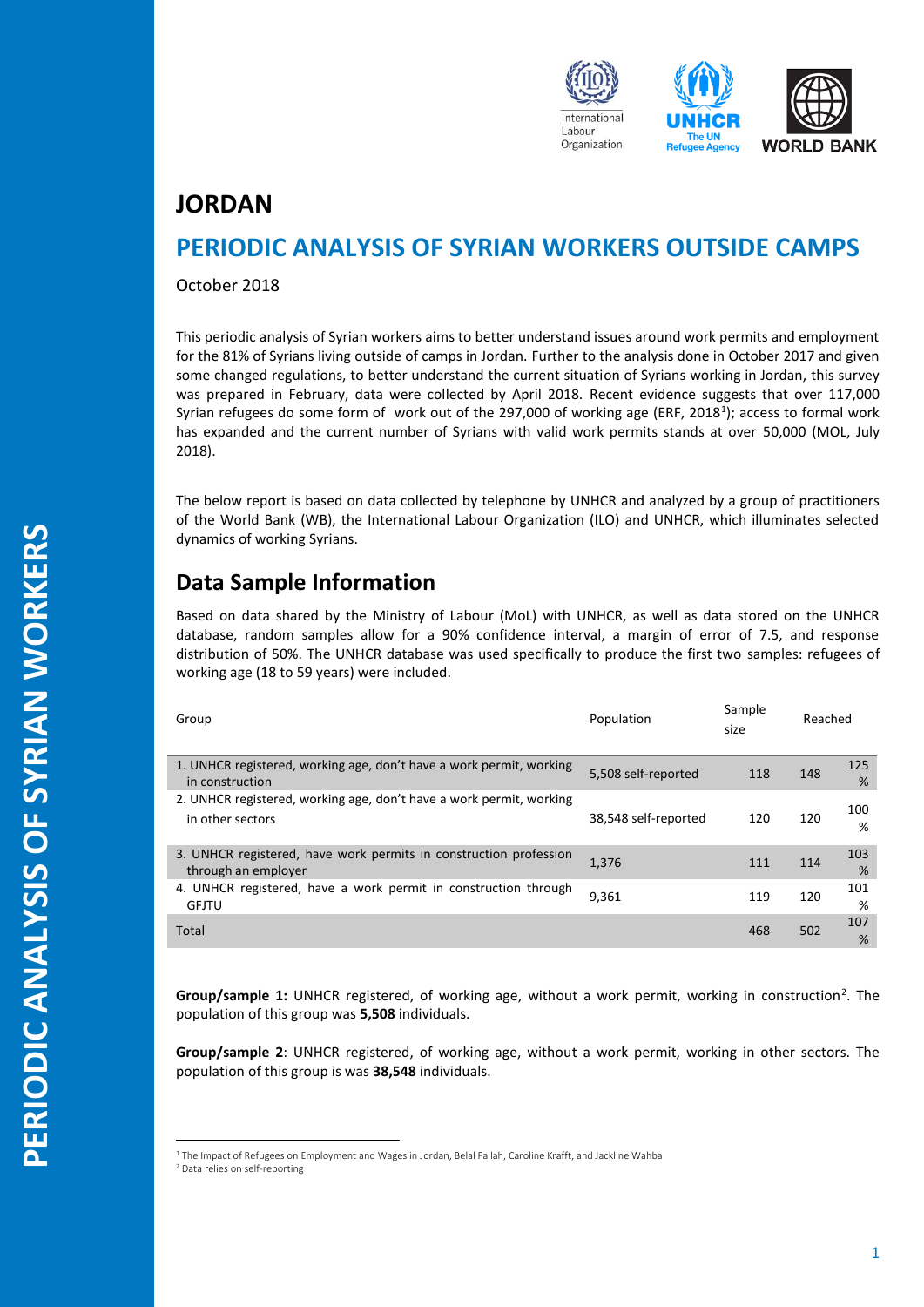For Group/Samples 3 and 4, both UNHCR and MoL databases were cross-checked against the Ministry of Interior (MoI) ID registration in both databases. This crosscheck was run in order to include only those registered as refugees and exclude nonrefugee Syrians residing in Jordan. The number of matched records was much lower than expected because the MoI ID is indicated in MoL database for 51,054 of the 65,534 individuals including renewals of work permits. After running the crosscheck query, 14,690 were matched. In the absence of sectorial records in the MoL database, a filter was applied to the occupation field, depending on personal judgment on whether or not a specific occupation falls under the construction sector:

**Group/sample 3**: UNHCR registered, have a valid work permit in a construction profession through an employer: **1,376** Syrian refugees who obtained a work permits through their employers.

**Group/sample 4**: UNHCR registered, have a valid work permit in construction through the General Federation of Jordanian Trade Unions (GFJTU)**: 9,361** Syrian refugees who obtained a work permits through the GFJTU.

**Group 5:** Some Syrian refugees reached during the survey having work permits in sectors other than construction were reached most probably because they were unmatched in the crosscheck with the MoL database and were shown as "not having work permits". This group was excluded from the analyses because it is not random.

The survey used random sampling to better reflect characteristics of the wider population of each group. In the findings section below; findings per group were included under each area and are consequently representative by group. Whenever multiple groups were combined for analyses; weights were not applied and are consequently indicative rather than representative.

# **Communicating with Refugees**

Staff members from UNHCR reached out to Syrian refugees working formally and informally to conduct the survey by using the helpline facility at UNHCR. The purpose of the survey was clearly explained to refugees at the beginning of each phone call: "*Hello Mr. /Ms. \_\_\_\_\_\_\_\_\_\_\_\_\_. I'm from UNHCR. We would like to better understand the employment situation of Syrians in Jordan. I would like to ask you a few questions about your employment situation. Your answers will be used for survey purposes only and will help us improve programming. Your answers will NOT be used in any decisions about provision of assistance or services to you and your family. If you are concerned about answering such questions, please tell us now, in which case we will not proceed. Is it OK to ask you a few questions?*" All contacted refugees participated in the survey and answered the questions.

At the end of each call UNHCR staff members stressed the fact that the survey is purely for analytical purposes and not a casemanagement theme, noting *"I would like to reassure you that UNHCR policy is that asylum seekers should not be denied any benefits or services on the basis of their work status. I also want to reiterate that this survey was only to help us understand the issues refugees are facing. Your responses will not be connected with your name and case number and will not affect any of the services that you are currently receiving or might receive in the future. Thank you for your time and patience*."

UNHCR along with partners put together the questionnaire for this survey, considering the changes in the legal framework governing Syrian refugees' access to the labour market between 2017 and 2018. Some questions were applied to all respondents while others were applied only to those working in construction.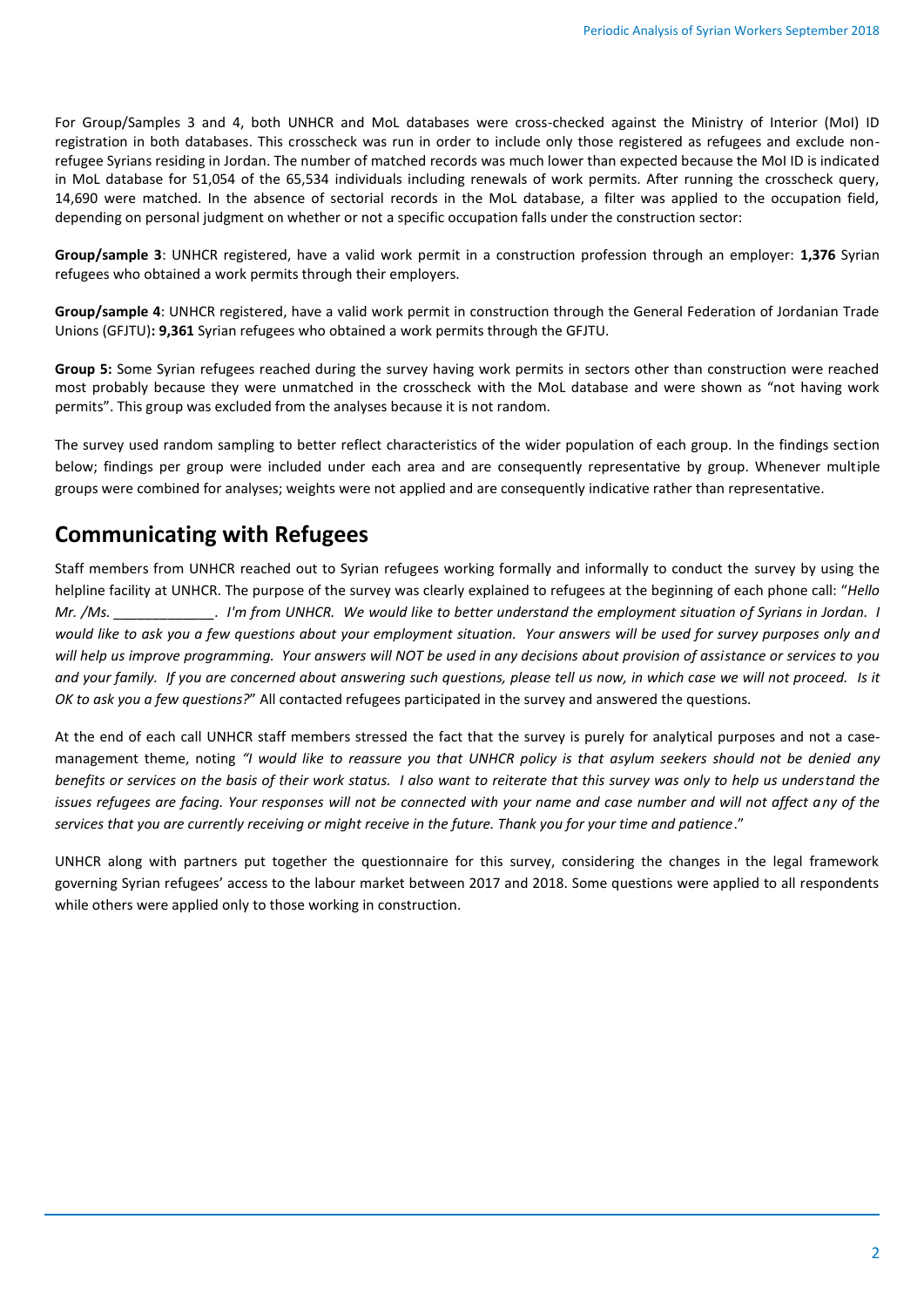# **FINDINGS**

# **Duration and Stability**

Almost half of the respondents work with diverse agreements and duration of employment; this includes both written and verbal contractual arrangements with the employer and includes those working formally and informally.



*Chart 1: Durations of Contracts with Employer(s) – including Verbal Agreements*



#### *Chart 2: Duration of Agreement*

47% of Syrians working with or without work permits haven't agreed with their employers on the duration of contracts or verbal agreements. By group, those having permits through an employer (group 3) most often work without any specific agreement duration.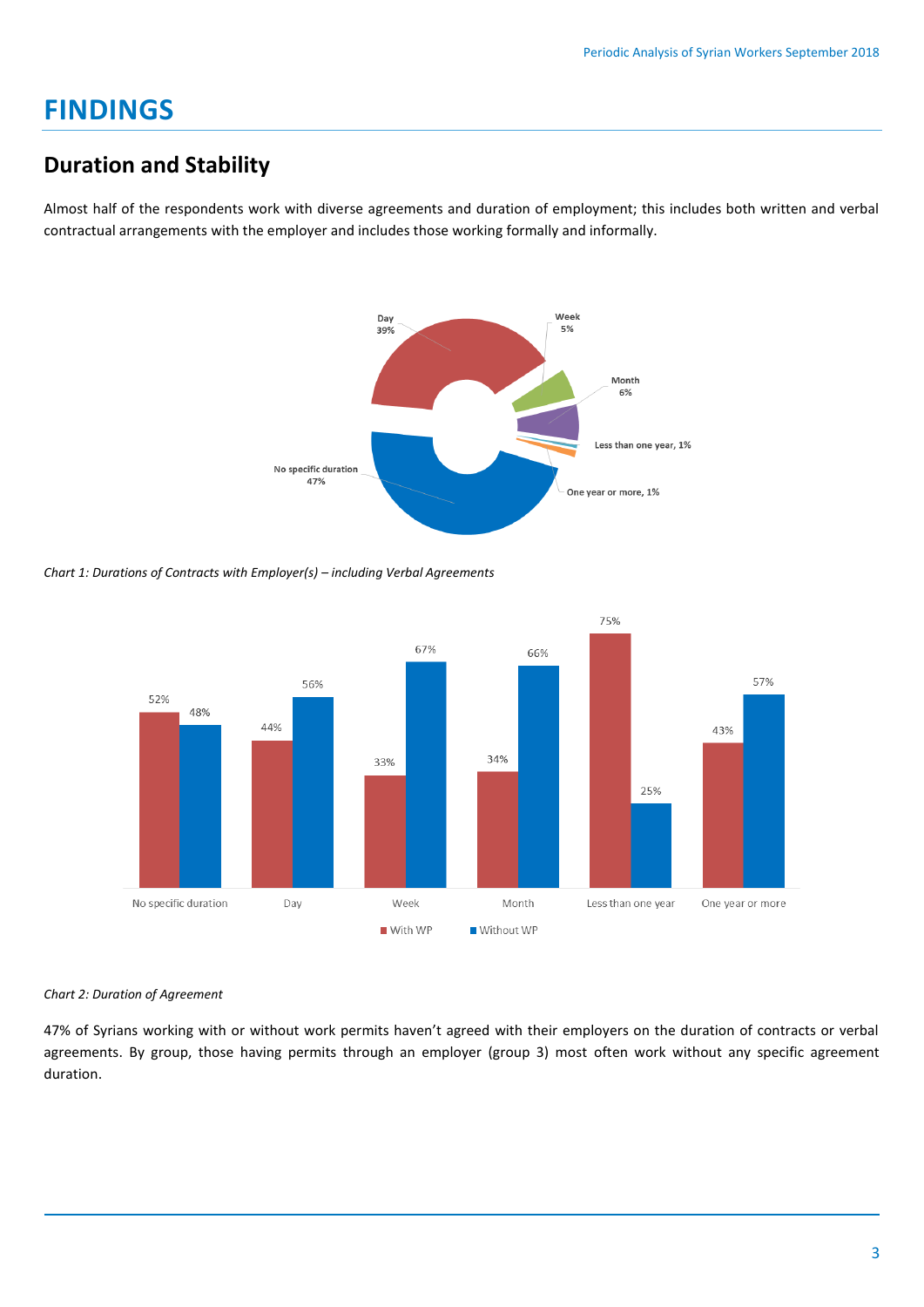

*Chart 3: Duration of Contracts or Agreements with Employers by Group*

On duration of work with current employer regardless the availability of contractual or verbal agreement, a large percentage of Syrian refugees interviewed have worked for less than three months with their current employer across groups 1 to 4.



*Chart 4: Duration of Work with Current Employer, by Group*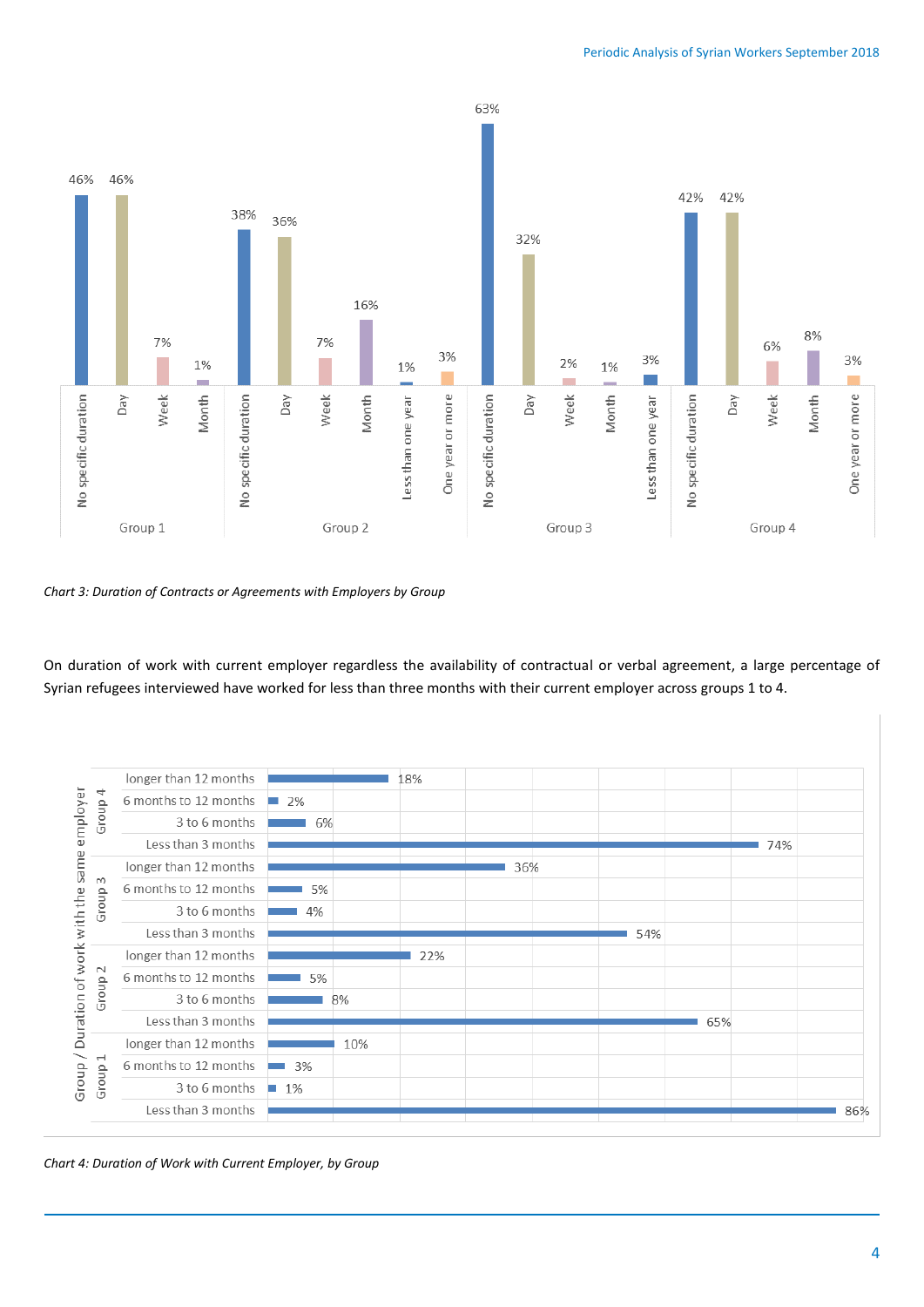#### Periodic Analysis of Syrian Workers September 2018

The chart below shows the relation between the sector and the duration of the contract or agreements between Syrian workers and their employers. The majority of Syrian refugees working in constructions **work for a non-specific duration**. In agriculture, Syrian refugees most often work **at a daily rate.** The situation of Syrian refugees working in food and beverage (restaurants and catering), manufacturing (other than garment), and in retail and wholesale seem to be **more stable** and have more monthly contracts or agreements with their employers.



*Chart 5: Duration of Contracts with Employer(s) by Sector*

### **Construction Sector, With or Without Work Permits**

The survey reached 366 Syrian refugees working in construction sector / with or without WP. As mentioned; most of them work under the non-specific duration agreement schemes, or at a daily rate.



*Chart 6: Employment Situation in the Construction Sector*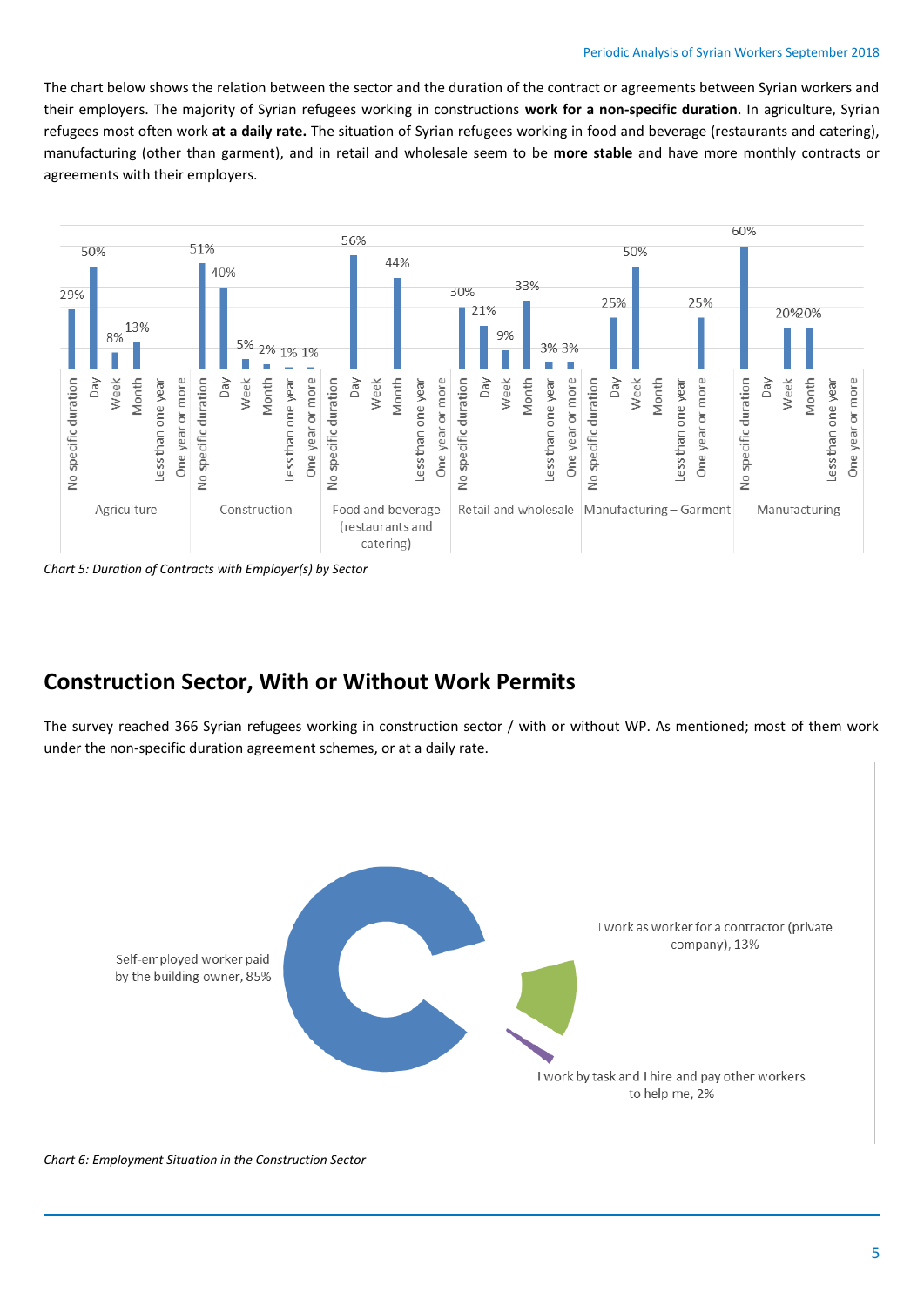**Self-employed workers being paid by the building owner is the prevailing situation for Syrian refugees working in construction in general**, followed by those who work for contractors/ private companies. Very few of the construction groups (1, 3, 4) work as a contractor or informally bringing on other workers.



*Chart 7: Current Work Arrangements in the Construction Sector by Group*

Given that Syrians were able to cross the borders to Jordan easily before the crisis; 28% started to work in Construction in Jordan before the start of the crisis. Those who have arrived during or after the crisis started to work in the construction sector at the same year of arrival or after in most of the cases. In other words; those have started at year of arrival or after.

| Year           | Last entry to Jordan | Start of working in construction in Jordan |
|----------------|----------------------|--------------------------------------------|
| 2010 or before | 20                   | 107                                        |
| 2011           | 35                   | 24                                         |
| 2012           | 105                  | 43                                         |
| 2013           | 138                  | 73                                         |
| 2014           | 44                   | 44                                         |
| 2015           | 4                    | 26                                         |
| 2016           | 3                    | 18                                         |
| 2017           | $\overline{4}$       | 20                                         |
| 2018           | 5                    | 3                                          |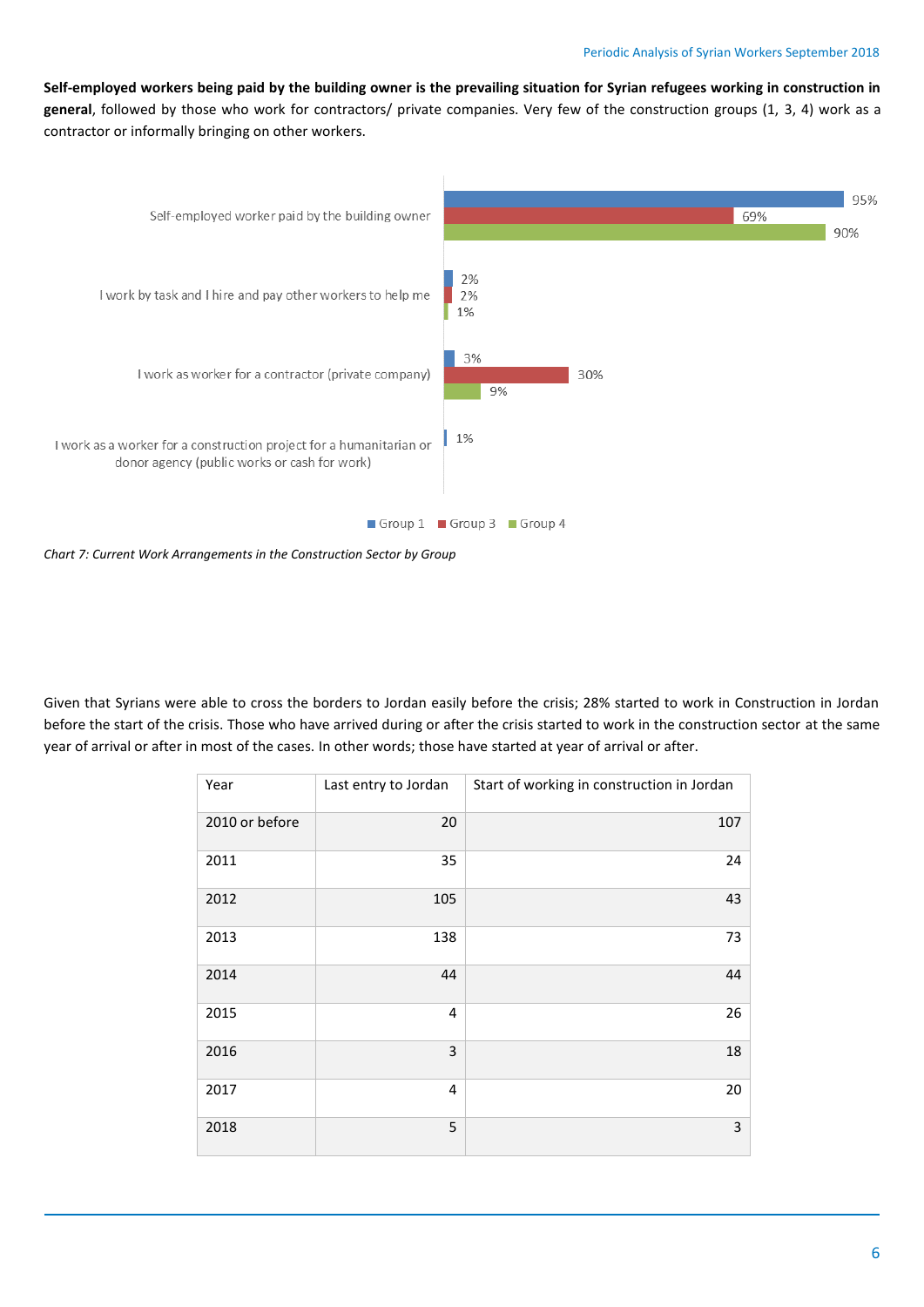Having 28% seems very high, supposedly they used to move forth and back between Jordan and Syria. This survey is unable to address the cause behind such percentage because it does only ask about the year of *last* entry.



*Chart 8: Last Entry to Jordan vs Start of Work in Construction by Sample Group*

Only 51% of those with a private/public employer work permit are working in the construction sector as designated by the work permit and for the same employer listed on their work permits.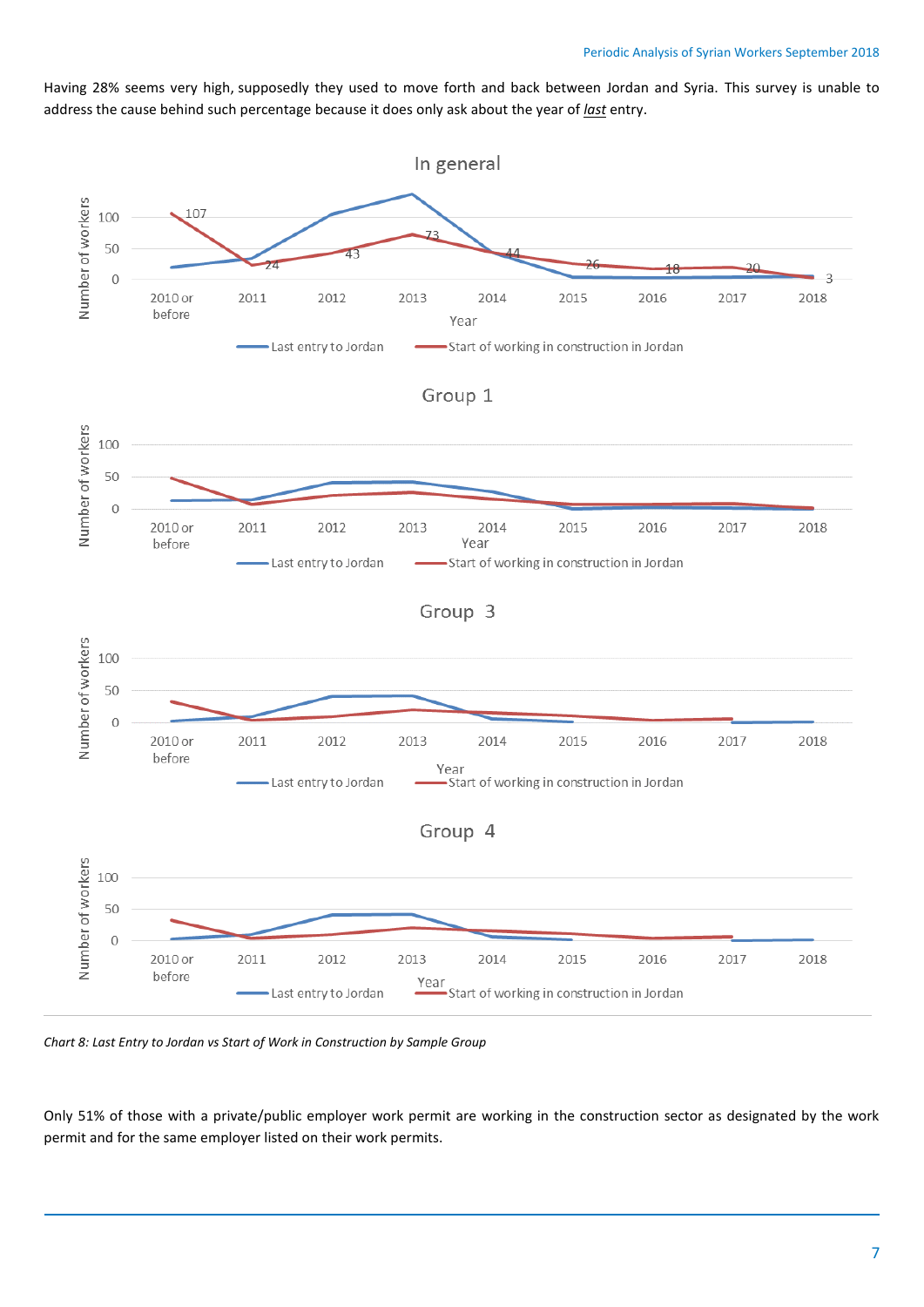The majority of workers with GFJTU worker permits (85%) are working in the construction, which is the sector that they are supposed to work in, but some of the Syrian refugee workers (16%)mentioned that they work in occupations other than the ones mentioned in their work permits. Referring their usual occupations to the six sectors shown in the chart below; it could be inferred that construction work permits are sometimes being used by refugees working in other sectors.



*Chart 9: Type of Work Permit in Construction vs Usual Working Sector*



*Chart 10: Normal Sector of Work by Sample Group*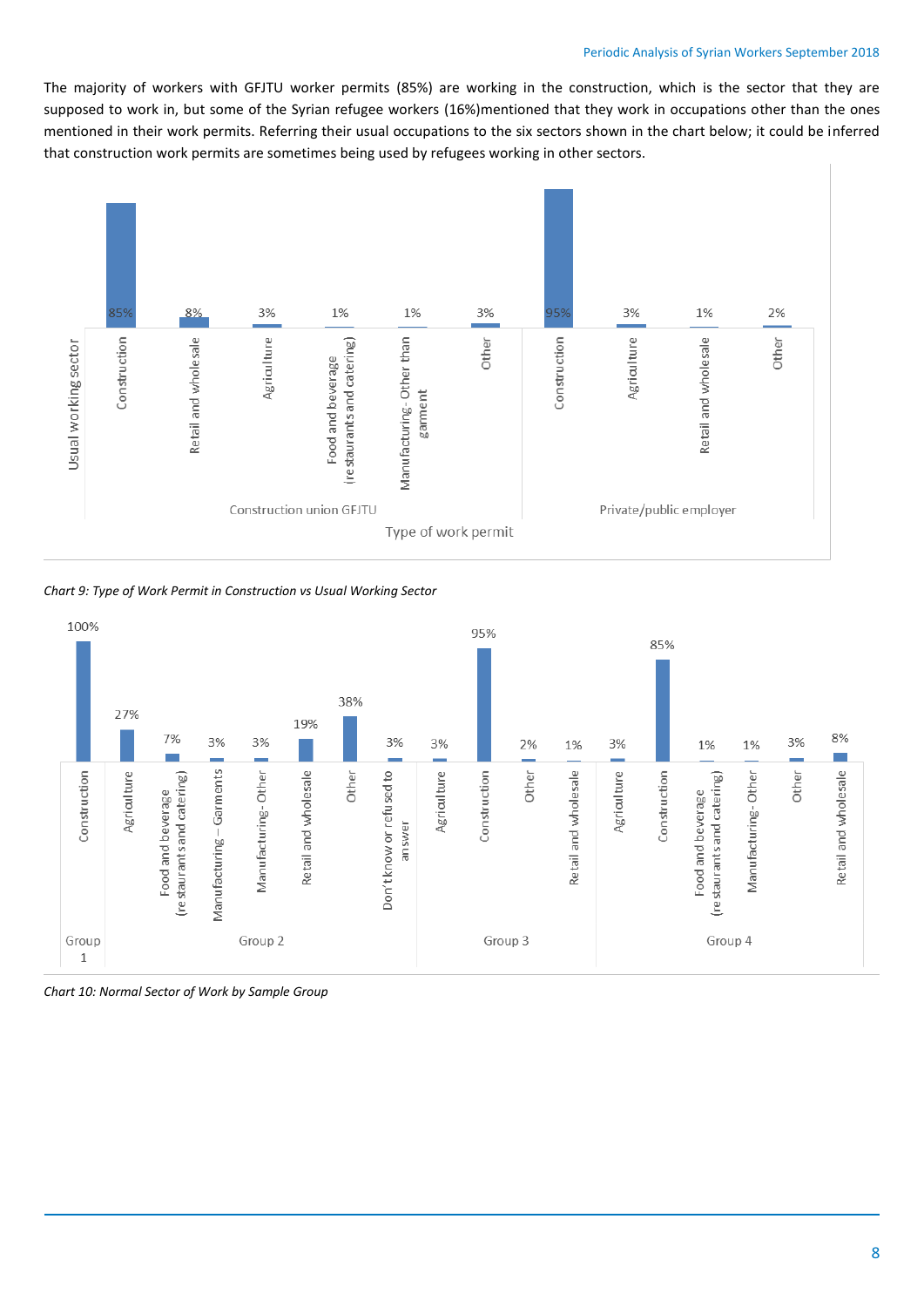### **Employers and Work Permits**

**The survey confirms the reluctance of employers in obtaining work permits for their Syrian refugees' workers. This reluctance was also indicated in the 2017 periodic analysis.** 

75% of Syrian refugee workers state that their employers are not willing to proceed in issuing them work permits (without elaborating on the reasons why), although 85% of the respondents made it clear that they would want a work permit if the employers were willing to get a work permit form them.



*Chart 11: Refugee Workers Thoughts on Employer Willingness to Issue Work Permits for Their Workers*

The 15% of those surveyed who do not wish to have a work permit explained that they either do not want to be tied to one employer, prefer to keep a low profile in terms of being exposed to formal databases, or are afraid of losing the opportunity to resettle in a third country. UNHCR policy on data confidentiality and resettlement as a durable solution were explained to respondents as needed, as approximately half of the interviewees seemed to be lacking understanding of work permits benefits and formal sector privileges. Enumerators urged respondents who had questions on work permits to contact the employment centers and also provided them with the center's phone number in their respective place of residence.

As indicated in the chart below on the reasons for not wishing to have a work permit, a relatively large group haven't answered what the survey has expected them to answer. The expected answers to this questions were as below:

- a. I am afraid of losing cash assistance (Note: if this is the answer given, the enumerator records the answer but clarifies UNHCR policy): "kindly note that receiving cash assistance is not linked directly to working. On another note, kindly be informed that if you been on cash assistance for an extended period of time, you may be replaced by other refugees from the waiting list by the end of this year, but again this is not linked to working".
- b. I am afraid of losing the opportunity to resettle outside of Jordan. (Note: if this is the answer given, the enumerator records the answer but clarifies UNHCR policy)
- c. I don't want to be tied to one employer
- d. I want to keep a low profile
- e. Other

The survey noted that no construction worker (Group 1) sampled is afraid of losing the opportunity to settle outside of Jordan. The number of respondents that chose the 'other' option was unexpectedly high, however, it has been expected while designing the questionnaire, that there might be no other options besides the ones provided. Some of those that chose 'other' explained that construction is not their main occupation, it is a 'plan B' for their living, or that they do not have any reason for not being willing to have a work permit.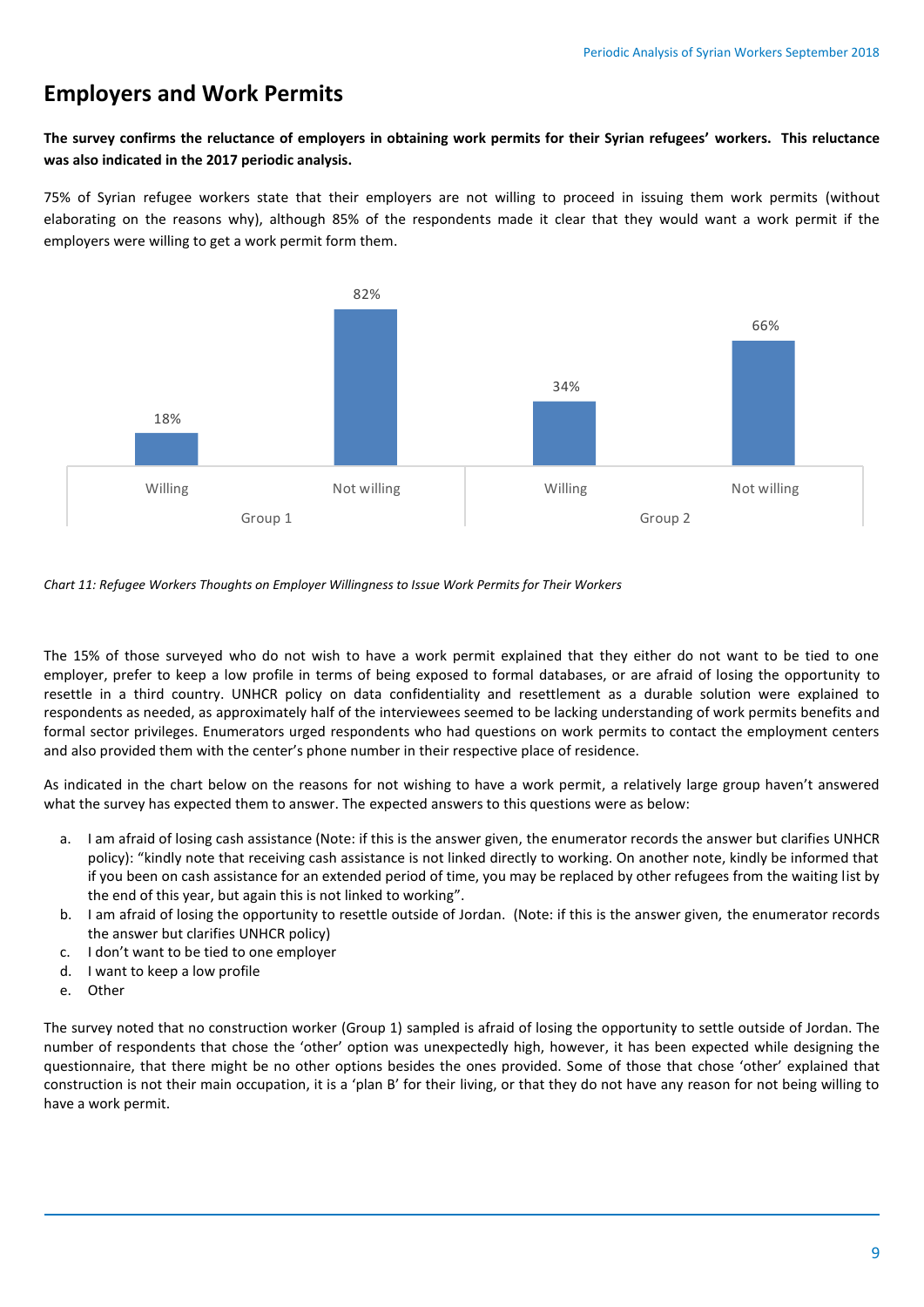

*Chart 12: Reasons why refugees prefer not to have a work permit*

The majority of refugee workers (87 %) pay the work permit issuance fees themselves to get their work permits. This situation is mostly prevailing in the construction sector followed by the agricultural sector.

The refugees self-reported costs associated with the work permits issuance varied between the three sectors (Construction, Agriculture, and public/private sectors). It is worth mentioning that the cost get higher if the employer was a Private/public employer, with an average of 85 JOD, while the averages is 64 JOD if it was GFJTU.



*Chart 13: Costs Associated with Work Permit Issuance*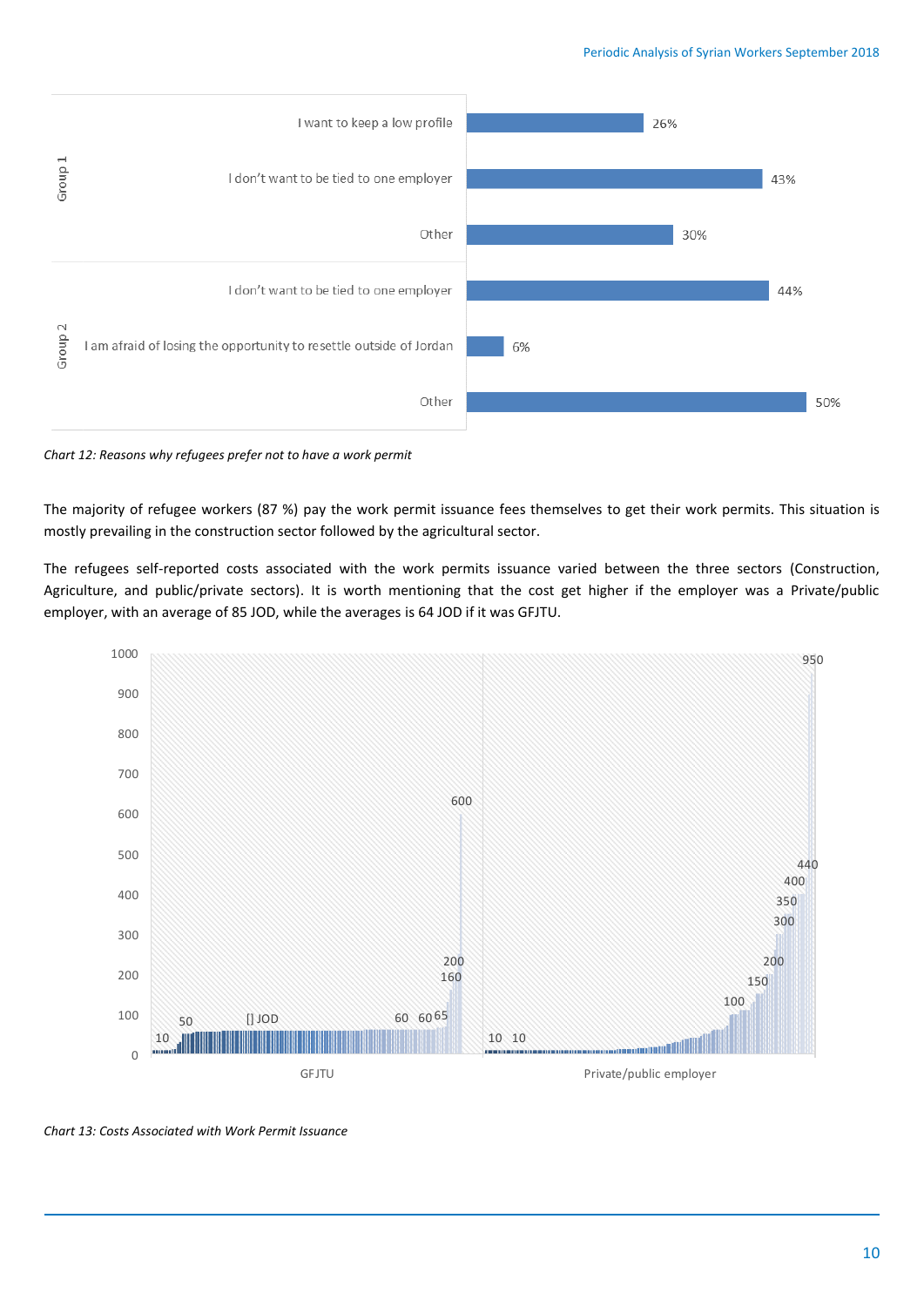

Don't know or refused to answer, 2%

*Chart 14: Who paid for the work permit*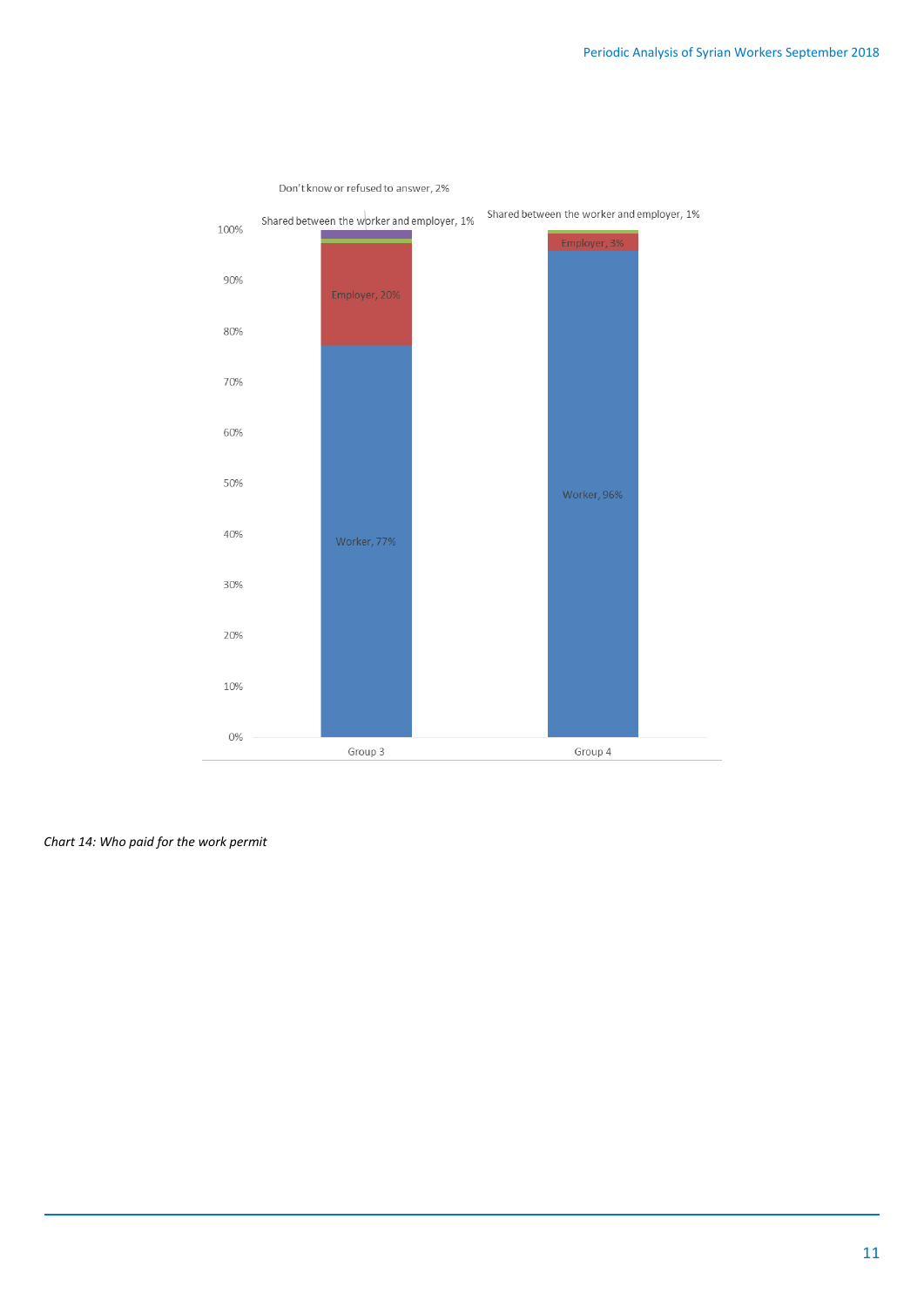# **ANNEX**

#### **Questionnaire**

- a. During the last month, did you do any work, for wage, salary, commissions, tips or any other pay, in cash or in kind, even if only for one hour? Yes, no
- b. If no: Thank you very much for your time. (hang up)
- c. If yes: What is the duration of your latest contract or agreement with your employer(s) (including verbal agreement)?
	- a. Day
	- b. Week
	- c. Month
	- d. Less than one year
	- e. One year or more
	- f. No specific duration
- d. For how long have you been working for this employer(s) (since you started with him or her? even if irregularly)?
	- a. Less than 3 months
	- b. 3 to 6 months
	- c. 6 months to 12 months
	- d. Longer than 12 months
- e. Which sector do you usually work in?
	- a. Agriculture
	- b. Construction (Includes working on infrastructure construction, construction of buildings and repair and maintenance of building and infrastructure)
		- i. When was your last entry to Jordan? Year
		- ii. When did you first start working in construction in Jordan? Year
		- iii. Which of the following best describes your current work situation (most of the time)?
			- 1. Self-employed worker paid by the building owner
			- 2. I work by task and I hire and pay other workers to help me
				- a. How many workers on average:
					- b. Are they (multiple choices):
						- 1. Syrians
						- ii. Do the Syrian workers have work permits
							- a. Yes
							- b. No
							- c. Some of them
							- d. I don't know
							- 2. Jordanians
							- 3. Migrants
						- iii. Do the migrant workers have work permits
							- a. Yes
							- b. No
							- c. Some of them
							- d. I don't know
		- iv. I work as worker for a contractor (private company)
		- v. I work as a worker for a construction project for a humanitarian or donor agency (public works or cash for work)
	- c. Manufacturing Garments
	- d. Manufacturing- Other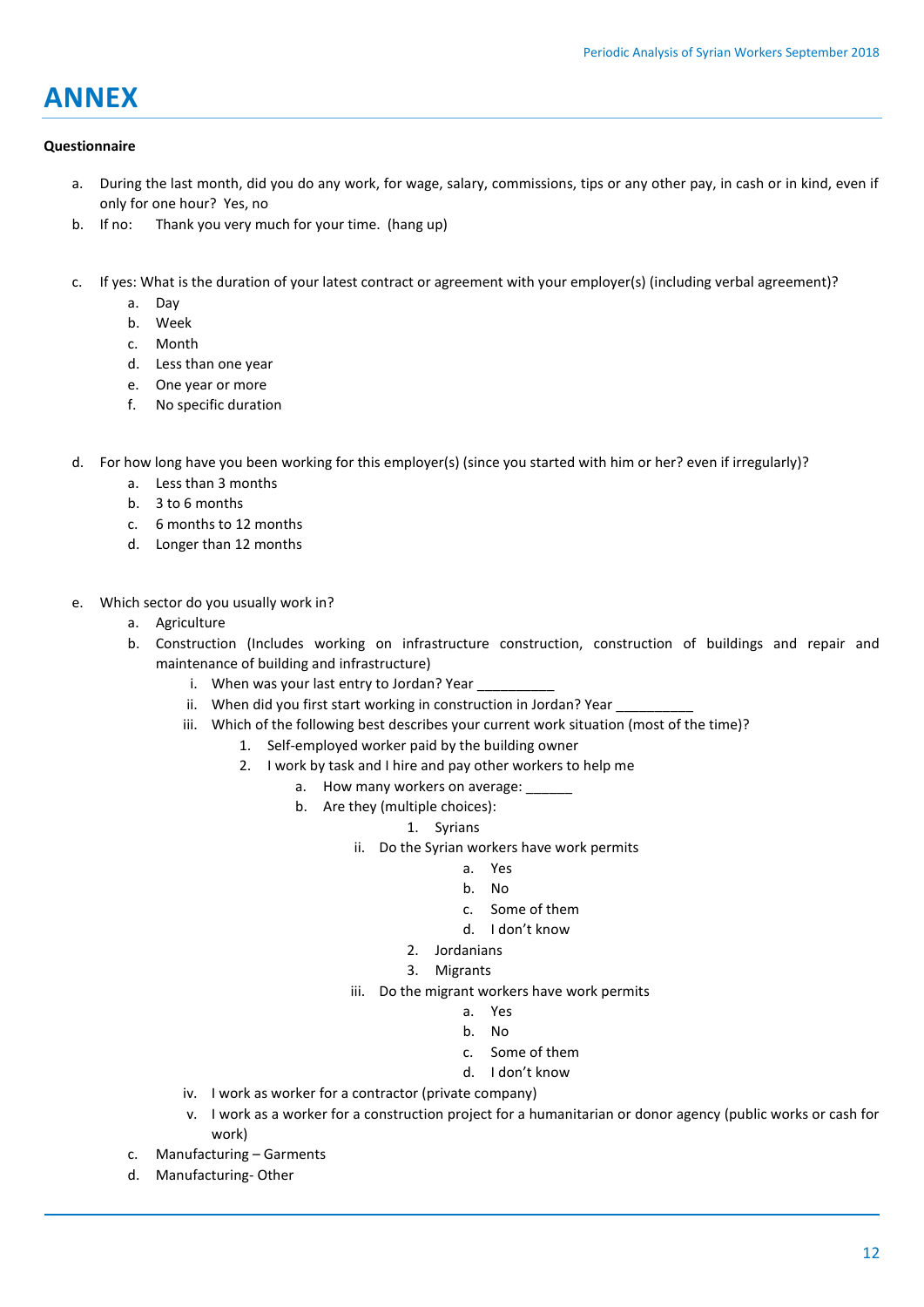- e. Retail and wholesale
- f. Food and beverage (restaurants and catering)
- g. Accommodation
- h. Other
- i. Don't know/refused to answer
- f. Do you have a valid work permit?
	- a. Yes
- i. Is the employer listed on the work permit is the same employer you worked for during the last 7 days?
	- 1. Yes
	- 2. No
- ii. Is the employer listed on the work permit as:
	- 1. Agricultural cooperative
- iii. Through agricultural cooperative?

a. Yes

- b. No
- 2. Construction union GFJTU
- iv. Through construction union GFJTU?
	- a. Yes
	- b. No
	- 2. Private/public employer
- v. Through the employer?
	- a. Yes
	- b. No
	- c. Don't know/refused to answer
- vi. What was the total cost associated with receiving the work permit?
	- 1. Amounting JD \_\_\_
	- 2. What did this cost include?
		- a. Cost to MOL (10 JD)
		- b. Fees charged by agricultural cooperative or GFJTU (2JD)
		- c. Fees charged by facilitators/intermediaries?
			- i. Amounting JD
			- ii. Don't know
		- d. Fees charged by "sponsors" who are not employers?
			- i. Amounting JD
			- ii. Don't know
		- e. Health certificate cost (which shouldn't be charged since they should be able to use the same health certificate they used for the MOI card) (5 JD)
		- f. Private insurance that is required for work permits associated with GFJTU. (45 JD)
		- g. I'm not aware
		- h. Don't know/refused to answer
- vii. Who paid for the work permit
	- 1. Employer
	- 2. Myself
	- 3. Shared between the employer and myself
	- 4. Don't know/refused to answer
- viii. What is the sector listed on your work permit?
	- 1. Agriculture
	- 2. Construction (Includes working on infrastructure construction, construction of buildings and repair and maintenance of building and infrastructure)
	- 3. Manufacturing Garments
	- 4. Manufacturing- Other
	- 5. Retail and wholesale